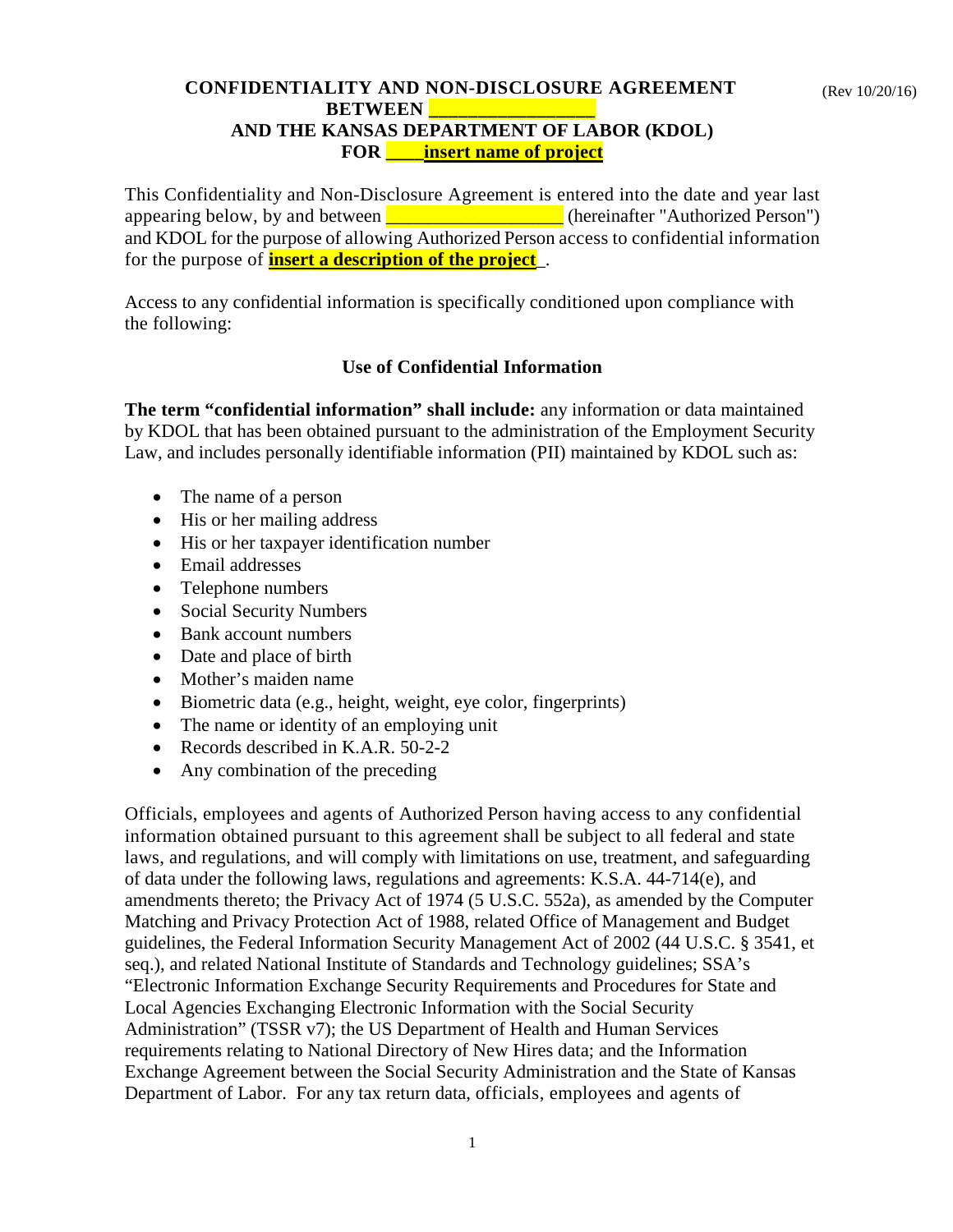Authorized Person will also comply with the "Tax Information Security Guidelines for Federal, State and Local Agencies," Publication 1075, published by the Secretary of the Treasury. All of which said laws, regulations and agreements involve the requirement to maintain confidentiality of any information, reports, returns and other documentation obtained pursuant to this agreement.

Officials, employees and agents of Authorized Person will provide to KDOL a current list upon request of the officials, employees and agents of Authorized Person who have access to confidential information disclosed under this agreement. The list shall include each person's full name, date of birth, social security number and states of residence of each individual.

**This agreement does not grant or authorize the Authorized Person to have unescorted direct access to KDOL systems. Additionally, execution of this agreement alone does not fulfill all requirements to permit Authorized Person access to confidential information.**  Additional requirements must also be satisfied, including but not limited to the requirements found in Section 5.11 of the SSA TSSR v.7; requirements of the Information Exchange Agreement between the Social Security Administration and the State of Kansas Department of Labor; and the terms and conditions set forth in the Computer Matching and Privacy Protection Act Agreement ("CMPPA Agreement") between SSA and the State of Kansas, governing the State Agency's use of the data disclosed from SSA's Privacy Act System of Records.

Confidential information provided hereunder, or identifiable information derived therefrom, shall not be disclosed to any individual(s) that is/are not subject to this agreement. Information provided hereunder, or identifiable information derived therefrom, shall not be copied, downloaded or otherwise placed in any format, including working papers, which may become a public record pursuant to the Kansas Open Records Act (KORA). Authorized Person agrees that they will not provide or allow access of the information obtained hereunder to any agent, third party, contractor, subcontractor, or any other public agency, unless authorized in writing by KDOL, and then conditioned upon said agent, third party, contractor, subcontractor, or any other public agency agreeing in writing to be bound by the use and confidentiality terms and conditions of this Confidentiality Agreement. A copy of any such agreement shall be available for inspection upon request by the KDOL and will not be subject to disclosure to third parties by anyone other than KDOL.

Authorized Person agrees that any confidential information or reports generated from such confidential information shall be in aggregate form, and shall not in any way contain personally identifiable information or information which alone, or in combination with other information, is linked, or is linkable, to a specific individual, and which would thereby allow a reasonable person in the community, who does not have personal knowledge of the relevant circumstances, to identify the individual with reasonable certainty. Additionally, Authorized Person agrees that the Authorized Person will use confidential information or reports generated from such confidential information *only* for the purpose stated in the first paragraph of this agreement.

Any information maintained by KDOL that has been obtained pursuant to the administration of the Employment Security Law, shall be held confidential and shall not be published or be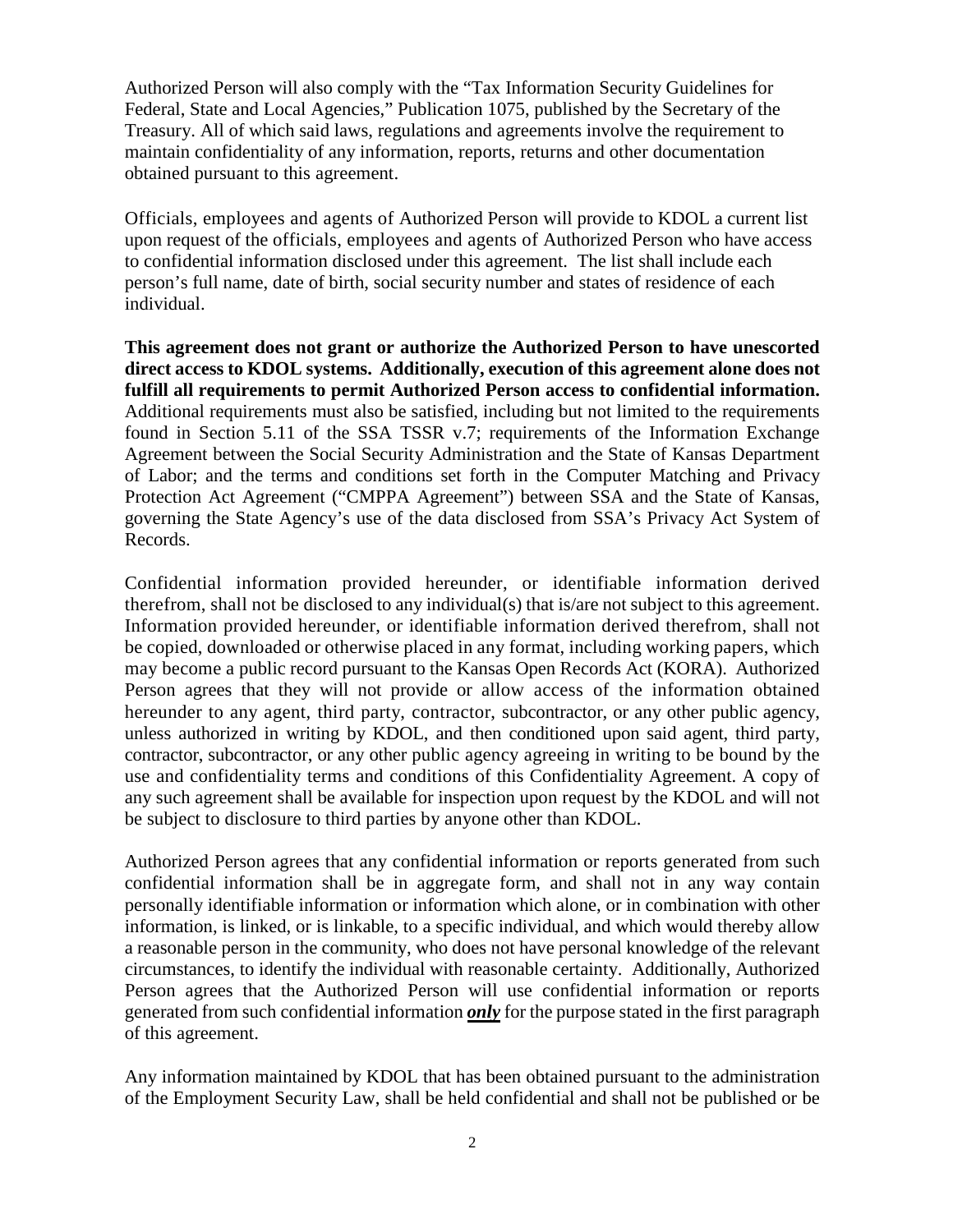open to public inspection, other than to public employees in the performance of their public duties, in any manner revealing an individual's or employing unit's identity.

Authorized Person agrees to comply with all data storage requirements in IRS Publication 1075 for all information systems used for receiving, processing, storing, or transmitting confidential information obtained pursuant to this agreement.

Both parties shall exercise reasonable and prudent security procedures to protect such information, reports, returns and other documentation in their possession, including electronic versions thereof, from any unauthorized access and/or disclosure. Access to the information covered by this agreement shall be limited to the minimum number of individuals necessary to achieve the stated purpose of the agreement.

Notwithstanding any provisions of this agreement, any breach of the confidentiality or nondisclosure provisions above shall be grounds for immediate termination of this agreement without notice, and legal action may be immediately commenced.

## **Disposal of Confidential Information**

Once confidential information or data obtained hereunder is no longer useful for the purposes described herein, Authorized Person agrees to immediately destroy all such confidential information or data maintained on any information system platform or any form of storage media subject to any schedule of retention established by the Kansas Records Board, in the following manner:

Confidential information obtained pursuant to this agreement, and any paper material generated therefrom, such as copies, photo impressions, computer printouts, notes, and work papers, must be destroyed by burning or shredding. Printed material to be burned must be burned in an incinerator that produces enough heat to burn the entire bundle, or the bundle must be separated to ensure that all pages are incinerated. Printed material to be shredded must be shredded in the following manner: The paper must be inserted so that lines of print are perpendicular to the cutting line; The paper must be shredded to effect 5/16-inch-wide or smaller strips. Consideration should be given to the use of cross-cut shredders; If shredding deviates from the 5/16-inch specification, Confidential information must be safeguarded until it reaches the stage where it is rendered unreadable through additional means, such as burning or pulping.

Confidential information obtained pursuant to this agreement that is stored in electronic format must be destroyed in the following manner: Electronic media (e.g., hard drives, tapes, CDs, and flash media) must be destroyed according to IRS Publication 1075 guidance in Section 9.3.10.6, *Media Sanitization (MP-6)*, and Section 9.4.7, *Media Sanitization*.

Electronic media containing confidential information must not be made available for reuse by other offices or released for destruction without first being subjected to electromagnetic erasing. If reuse is not intended, the tape must be destroyed by cutting into lengths of 18 inches or less or by burning to effect complete incineration.

Microfilm and microfiche must be shredded to effect 1/35-inch by 3/8-inch strips.